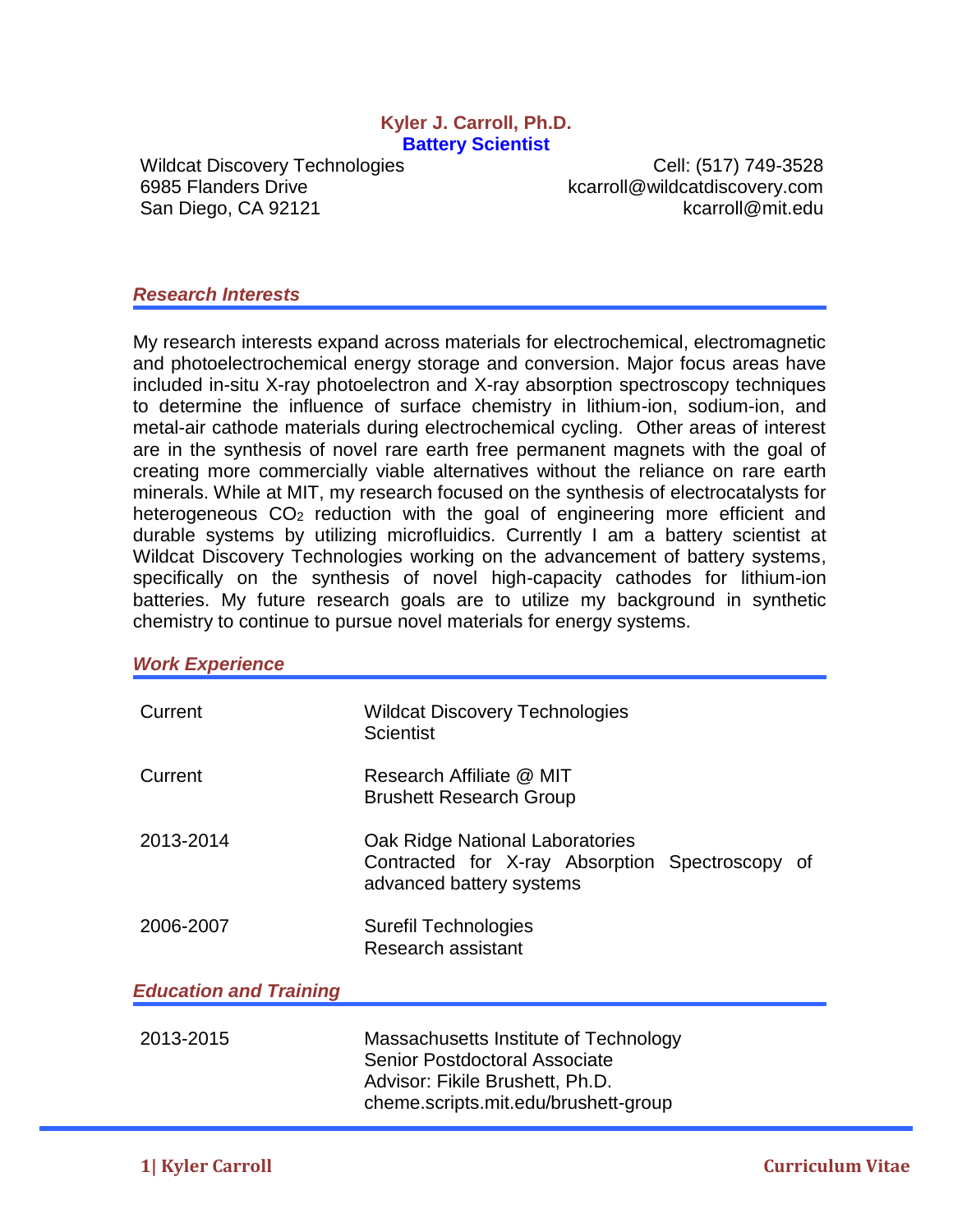| 2012-2013 | University of California, San Diego<br><b>Assistant Project Scientist</b><br>Laboratory for Energy Storage and Conversion<br>Advisor: Shirley Meng, Ph.D.                                                   |
|-----------|-------------------------------------------------------------------------------------------------------------------------------------------------------------------------------------------------------------|
| 2010-2012 | University of California, San Diego<br><b>Postdoctoral Associate</b><br>Laboratory for Energy Storage and Conversion<br>Advisor: Shirley Meng, Ph.D.                                                        |
| 2007-2010 | Virginia Commonwealth University<br>Ph.D. in Inorganic Chemistry<br><b>Dissertation Title: Core-Shell Nanoparticles:</b><br>Synthesis, Design, and Characterization<br>Advisor: Everett E. Carpenter, Ph.D. |
| 2007      | University of Toledo<br><b>Summer UROP</b><br><b>Advisor: Cora Lind</b>                                                                                                                                     |
| 2002-2007 | Aquinas College<br><b>B.S.</b> in Chemistry                                                                                                                                                                 |

## *Technical Skills*

- Electrochemical Methods (impedance, cyclic voltammetry, battery cycling, coin cell preparation, microfluidic cell design, corrosion testing, electrodeposition)
- Magnetometry (SQUID, VSM, PPMS)
- Microscopy (TEM, STEM, EELS, EDAX, SEM)
- Elemental Analysis (ICP-MS/OES, XPS, Auger Spectroscopy)
- Optical Spectroscopy (UV-Vis, FTIR, Raman)
- *In-situ* Techniques (XAFS, XRD, Raman)

# *Synergistic Activities*

- DOE-Office of Energy Efficiency & Renewable Energy (EERE) peer reviewer
- Advanced Research Project Agency-Energy (ARPAE) peer reviewer
- Regular peer reviewer Journal of Power Sources, The Journal of the Electrochemical Society, Journal of Applied Physics, Chemistry of Materials, Langmuir, Scientific Reports, Nature Asia Materials, Energy and Environmental Science, and RSC Advances
- Operations team organizer for the 2015 MIT Energy Conference [\(http://mitenergyconference.org\)](http://mitenergyconference.org/)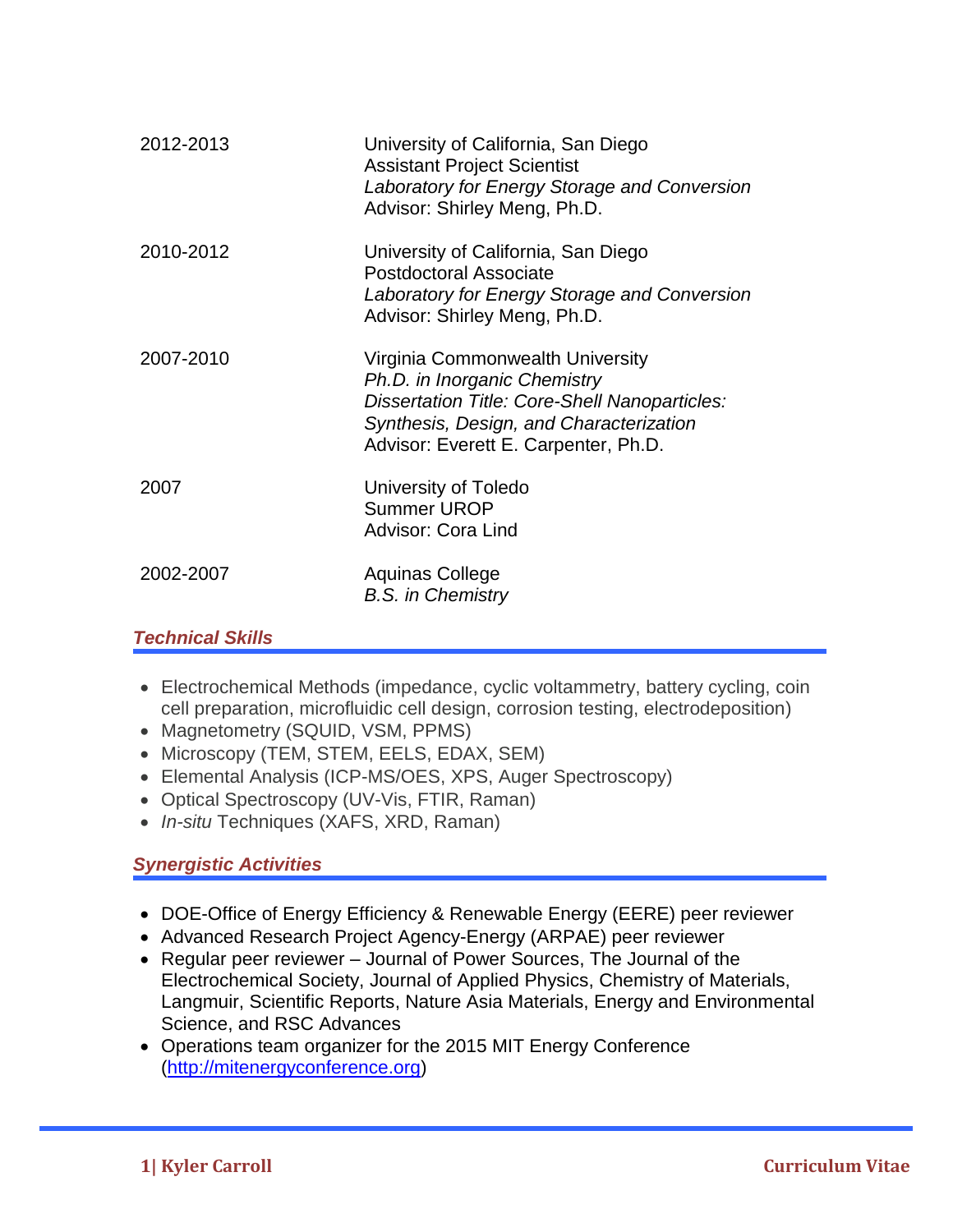# *Professional Memberships*

- Electrochemical Society Member (2011-present)
- Royal Society of Chemistry Member (2010-present)
- American Associate for the Advancement of Science Member (2009-present)
- Materials Research Society Member (2009-present)
- Phi Kappa Phi Honors Society Member (2008-present)
- American Chemical Society Member (2005-present)

## *Awards/Scholarships/Honors*

- Altria Outstanding Graduate Student Fellowship (2009 and 2010)
- GRC Carl Storm Underrepresented Minority Fellowship (2009)
- ACA Small Molecule X-ray Crystallography Scholarship (2008)
- Phillip Morris First Year Graduate Research Fellowship (2008)
- Poje Senior Undergraduate Chemistry Scholarship (2007)
- Michigan Competitive Scholarship (2002)
- Michigan Educational Assessment Program Scholarship (2002)

# *Teaching Experience*

- 2015 MIT Kaufman (KCTP) Teaching Certificate
- Research Advisor for course 10.26 in Chemical Engineering at MIT
- Guest Lecturer for graduate/undergraduate students in NanoEngineering (3 courses)
- Graduate student teaching assistant for general chemistry and labs, Analytical chemistry, and inorganic chemistry
- Undergraduate lab assistant and tutor in chemistry, math, and physics

## *Publications*

- 38 **K.J. Carroll**, T. Burger, L. Laggenegger, S. Chavez, S. Hunt, Y. Roman-Leshkov, F.R. Brushett, Electrocatalytic hydrogenation of oxygenates using earth abundant transition metal nanoparticles under mild conditions, **ChemSuChem**, Submitted
- 37 L. Su, A. Kowalski, **K.J. Carroll**, F.R. Brushett, Recent development and trends in redox flow batteries – Book Chapter in Rechargeable Batteries: Materials, Technologies and new Trends (2015)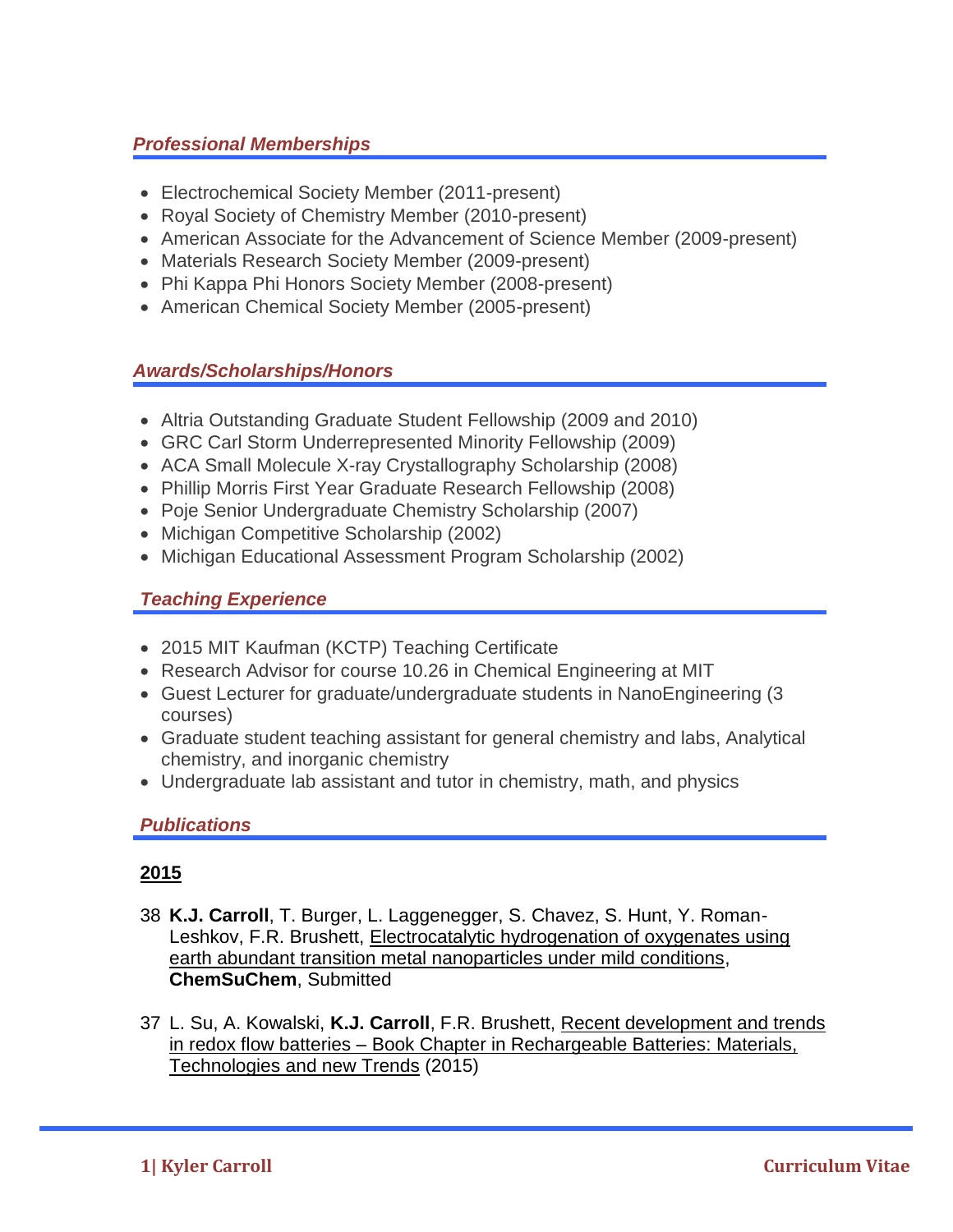- 36 H.D. Liu, D. Qian, M.G. Verde, M. Zhang, L. Baggetto, K. An, Y. Chen, **K.J. Carroll**, D. Lau, M. Chi, G.M. Veith, and Y.S. Meng, Understanding the rolate of NH4F and AL2O3 surface co-modification on lithium excess layered oxide Li1.2Ni0.2Mn0.6O2, **ACS Appl. Mater. Interfaces**, 7 (34), (2015)
- 35 A. Saracibar, Z. Wang, **K.J. Carroll**, Y.S. Meng, M.E. Arroyo-de Dompablo, *New insight into the electrochemical performance of Li2MnSiO4: effect of cationic substitutions*, **Journal of Materials Chemistry A**, (2015)
- 34 \*\* H. Yoon, A. Xu, G.E. Sterbinsky, D.A. Arena, Z. Wang, P.W. Stephens, Y.S. Meng and **K.J. Carroll**, *In situ non-aqueous nucleation and growth of next generation rare-earth-free permanent magnets*, **Physical Chemistry Chemical Physics,** 17, 1070 (2015) **\*\*** Corresponding author

- 33 L. Baggetto, C.A. Bridges, J.C. Jumas, D. Mullins, **K.J. Carroll**, R.A. Meisner, E. Crumlin, X. Liu, W. Yang, G.M. Veith, *The Local Atomic Structure and Chemical Bonding in Sodium Tin Phases,* **Journal of Materials Chemistry A.,**  2, 18959-18973 (2014)
- 32 A. K. Kercher, J. O. Ramey, **K. J. Carroll**, J. O. Kiggans, N. J. Dudney, R. A. Meisner, L. A. Boatner, G. M. Veith, *Mixed polyanion glass cathodes: Iron phosphate vanadate glasses***, Journal of The Electrochemical Society,** 14, 161, A2210-A2215 (2014)
- 31 M. Verde, H. Lu, **K.J. Carroll**, L. Baggetto, G.M. Veith, Y.S. Meng, *Effect of Surface Composition and Morphology on Li-excess Li[Li2/12Ni3/12Mn7/12]O<sup>2</sup> Mnactivity,* **ACS Applied Materials & Interfaces**, 6, 18868 (2014)
- 30 L. Baggetto, **K.J. Carroll**, H.Y. Hah, C.E. Johnson, D.R. Mullins, R.R. Unocic, J.A. Johnson, Y.S. Meng, G.M. Veith, *Probing The Mechanism of Sodium Ion Insertion into Copper Antimony Cu2Sb Anodes*, **Journal of Physical Chemistry C**, 118, 7856-7864 (2014)
- 29 L. Baggetto, **K.J. Carroll**, R.R. Unocic, C.A. Brdiges, Y.S. Meng, G.M. Veith, *Sodium Manganese Oxide Thin Films as Cathodes for Na-Ion Batteries*, **ECS Transaction**, 12, 47-57 (2014)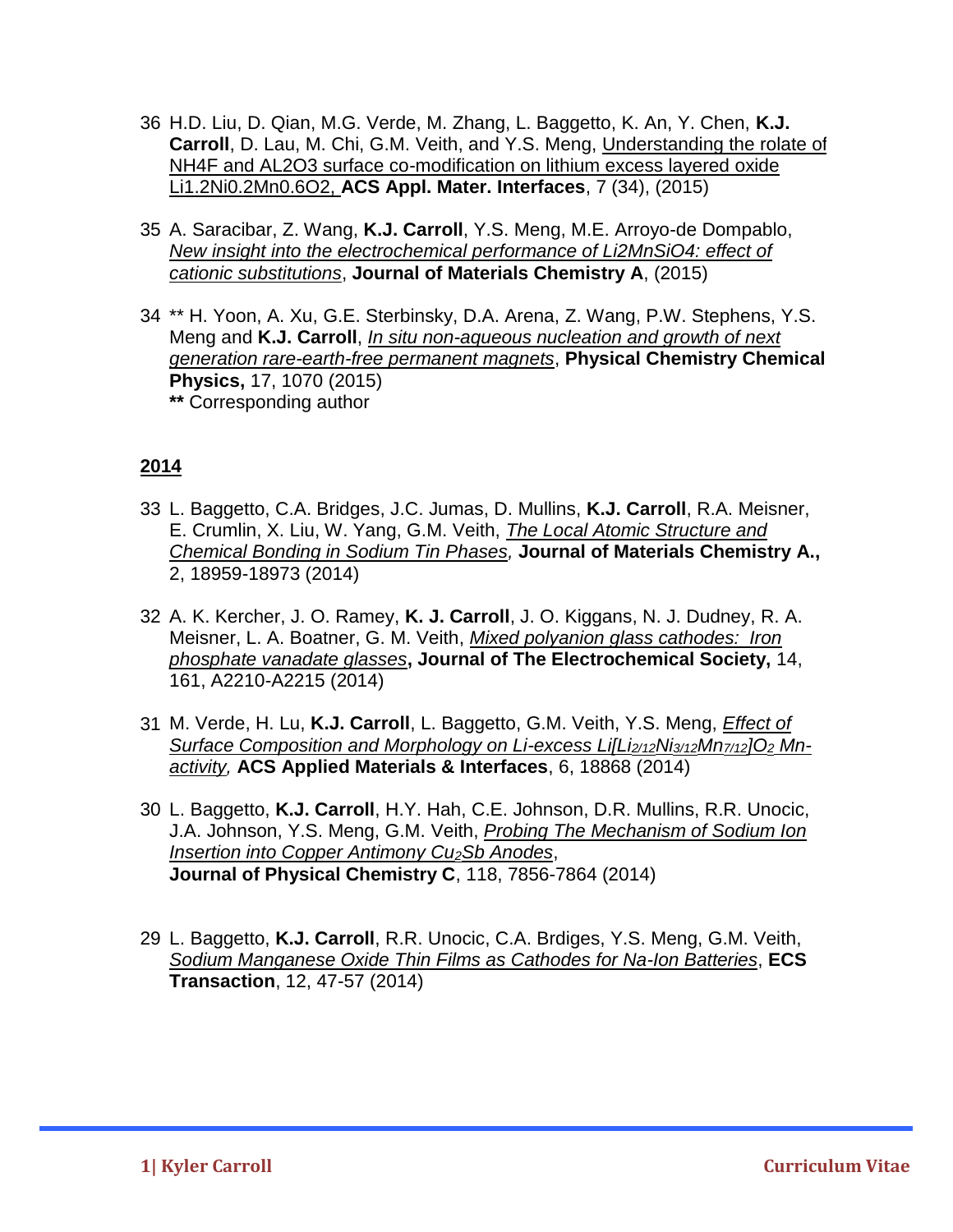28 D.H Lee, **K.J. Carroll**, K.W. Chapman, O.J. Borkiewicz, S. Calvin, E.E Fullerton, Y.S. Meng, *Understanding Improved Electrochemical Properties of NiO-doped NiF2/C Composite Conversion Materials by X-ray Absorption Spectroscopy and Pair Distribution Function Analysis*, **Physical Chemistry Chemical Physics**, 16, 3095-3102 (2014)

### **2013**

- 27 **K.J. Carroll**, C. Fell, M. Chi, B. Xu, G.M. Veith, N.J. Dudney, Y.S. Meng, *Probing the electrode/electrolyte interface in the lithium excess layered oxide Li1.2Mn0.6Ni0.2O<sup>2</sup>* , **Physical Chemistry Chemical Physics,** 15, 11128-11138 (2013)
- 26 M. Verde, **K.J. Carroll**, Y.S. Meng, *Achieving high efficiency and cyclability in inexpensive soluble lead flow batteries*, **Energy & Environmental Science**, 6, 1573-1581, (2013)
- 25 C.R. Fell, D. Qian, **K.J. Carroll**, M. Chi, J.L. Jones, Y.S. Meng, *Correlation between oxygen vacancy, microstrain, and cation distribution in Lithium-excess layered oxides during the first electrochemical cycle*, **Chemistry of Materials**, 25, 1621-1629 (2013)

- 24 D. Qian, B. Xu, H.M. Cho, T. Hatsukade, **K.J. Carroll**, Y.S. Meng, *Lithium Lanthanum Titanium Oxides: A Fast Ionic Conductive Coating for Lithium-Ion Battery*, **Chemistry of Materials**, 24, 14, 2744-2751, (2012)
- 23 D. Qian, Y. Hinuma, H. Chen, L.S. Du, **K.J. Carroll**, G. Cedar, C.P. Grey, Y.S. Meng, *Electronic Spin Transition in Nano-size Stoichiometric Lithium Cobalt Oxide*, **Journal of the American Chemical Society,** 14, 134, 6096-6099, (2012)
- 22 D. Qian, Y. Hinuma, H. Chen, L.S. Du, **K.J. Carroll**, G. Cedar, C.P. Grey, Y.S. Meng, *Electronic Spin Transition in Nano-size Stoichiometric Lithium Cobalt Oxide*, **Journal of the American Chemical Society,** 14, 134, 6096-6099, (2012)
- 21 **K.J. Carroll,** Z. Huba, M. Qian, S.N. Khanna, D.M. Hudgins, E.E. Carpenter, *Synthesis of Highly coercive cobalt carbide nanoparticles as a substitute to rare earth permanent magnets*, **Applied Physics Letters**, 101, 012409, (2012)
- 20 M. Zamanpour, Y. Chen, B. Hu, **K.J. Carroll**, Z. Huba, E.E. Carpenter, L.H. Lewis, V. Harris, *Large-scale synthesis of high moment FeCo nanoparticles using modified polyol synthesis*, **Journal of Applied Physics**, 7, 111, 07B528-3, (2012)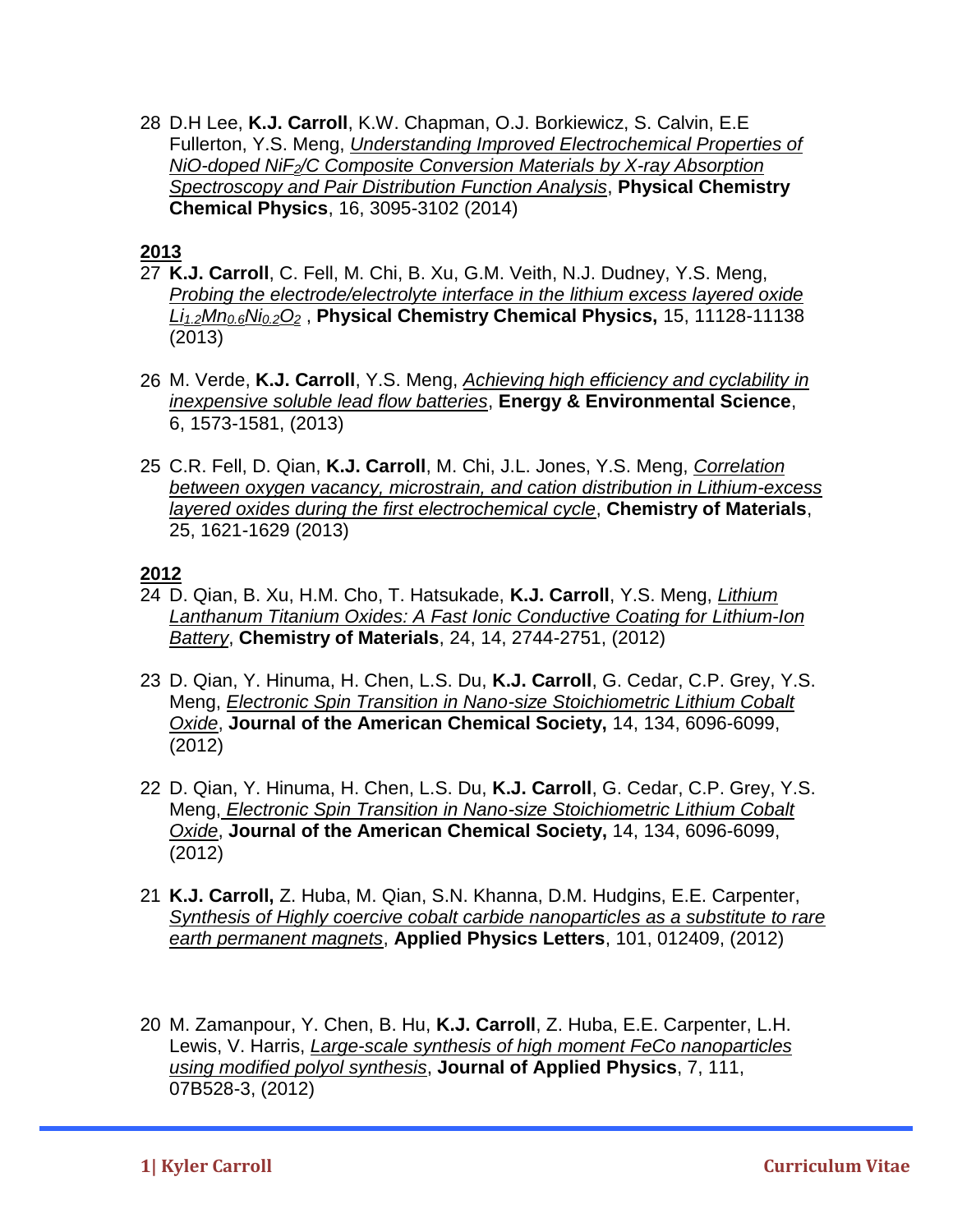- 19 **K.J. Carroll,** M.C. Meng, G.M. Veith, Y.S. Meng, *Intrinsic Surface Stability in LiMn[sub 2--x]Ni[sub x]O[sub 4--delta ] (x = 0.45, 0.5) High Voltage Spinel Materials for Lithium Ion Batteries,* **Electrochemical and Solid State Letters***,*  5, 15, A72-A75, (2012)
- 18 D. Lee, **K.J. Carroll**, S. Calvin, S. Meng, *Conversion Mechanism of Nickel Fluoride and NiO-Doped Nickel Fluoride in Li Ion Batteries,* **Electrochemica Acta**, 0, 59, 213-221, (2012)

#### **2011**

- 17 L. Wang, K. Yang; C. Clavero, A.J. Nelson, **K.J. Carroll,** E.E. Carpenter, R.A. Lukaszew, *Localized surface plasmon resonance enhanced magneto-optical activity in core-shell Co/Ag nanoparticles*, **Nano Letters**, 3, 11, 1237-1240, (2011)
- 16 S.H. Naik, **K.J. Carroll**, E.E. Carpenter, *Characterization of oxidation resistant Fe@M (M = Cr, Ni) core@shell nanoparticles prepared by a modified reverse micelle reaction*, **Journal of Applied Physics**, 7, 109, 07B519-3, (2011)
- 15 Z. Huba, **K.J. Carroll,** E.E, Carpenter, *Synthesis of High Magnetization FeCo Alloys Prepared by a Modified Polyol Process,* **Journal of Applied Physics**, 7, 109, 07b514-3, (2011)

- 14 **K.J. Carroll,** J. Reveles, M.D Shultz, S. Khanna, E.E. Carpenter, *Preparation of elemental Cu and Ni nanoparticles by the Polyol method: An experimental and theoretical approach,* **Journal of Physical Chemistry C**, 6, 115, 2656- 2664, (2010)
- 13 **K.J. Carroll,** D.M. Hudgins, S. Spurgeon, K.M. Kemner, B. Mishra, M.I. Boyanov, L.W. Brown III, M.L. Taheri, E.E. Carpenter, *One-Pot Aqueous Synthesis of Fe and Ag Core/Shell Nanoparticles,* **Chemistry of Materials***,* 23, 22, 6291-6296, (2010)
- 12 C.R. Fell, **K.J. Carroll**, M. Chi, Y.S. Meng, *Synthesis--Structure--Property Relations in Layered, "Li-excess" Oxides Electrode Materials Li[Li[sub 1/3 - 2x/3]Ni[sub x]Mn[sub 2/3 - x/3]]O[sub 2] (x = 1/3, 1/4, and 1/5)*, **Journal of the Electrochemical Society**, 11, *157*, A1202-A1211, (2010)
- 11 F.N. Radwan, **K.J. Carroll**, E.E. Carpenter, *Dual mode nanoparticles: CdS coated iron nanoparticles*, **Journal of Applied Physics**, 9, 107, 09B515-3, (2010)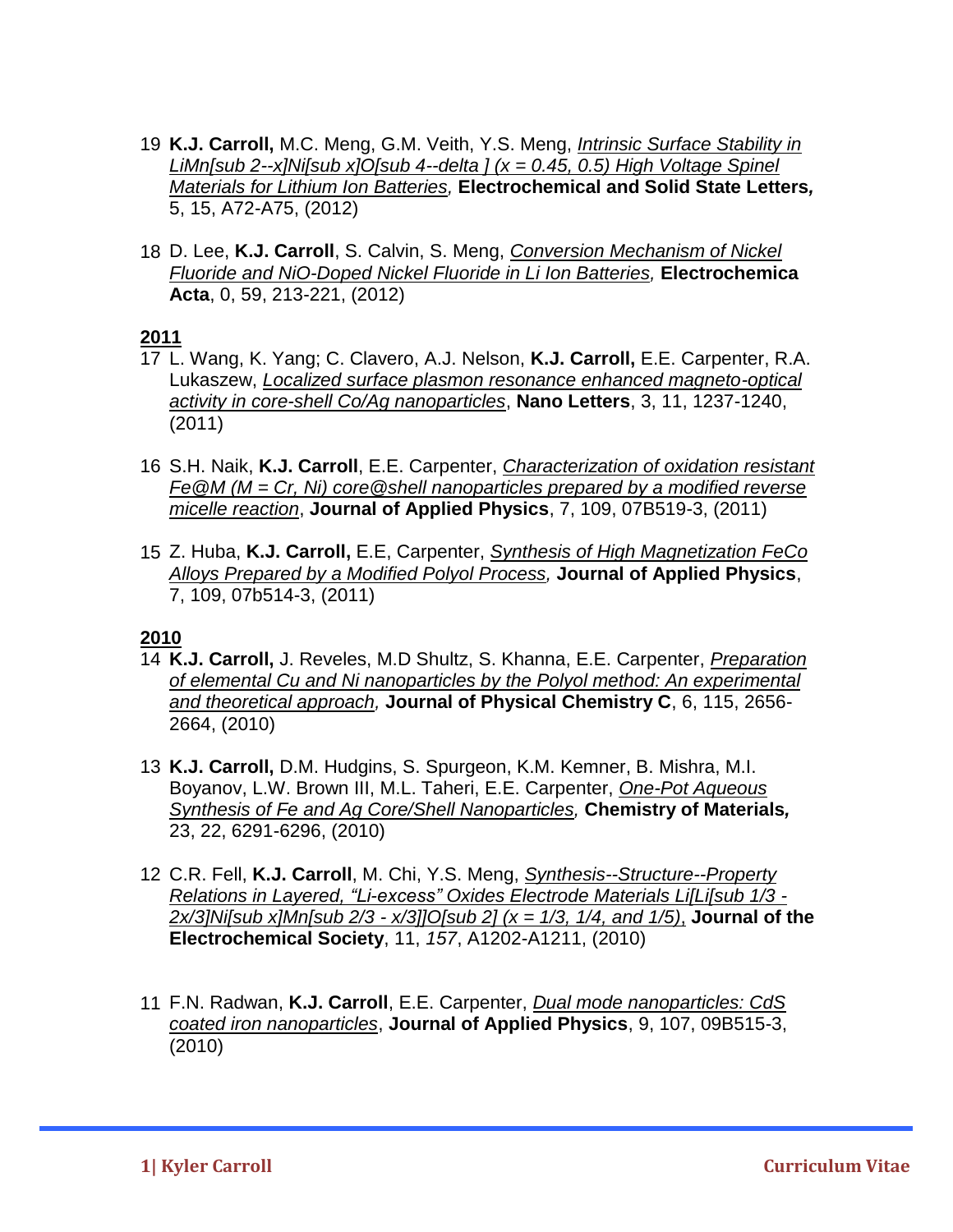- 10 **K.J. Carroll**, G.P. Glaspell, N.B. McDowall, L.W. Brown III, K. Zhang, A.K. Pradhan, J. Anderson, E.E. Carpenter, *Surface Enhanced Raman Utilizing Magnetic Core Gold Shell Nanoparticles*, **CRC Press**, 1, 395-397, (2010)
- 9 **K.J. Carroll**, D.M. Hudgins, L. Brown, E.E. Carpenter, *Annealing studies of FexCo100-x Nanoparticles synthesized by aqueous reduction of Metal Salts*, **Journal of Applied Physics**, 9, 107, 09A303-3, (2010)
- 8 N.B McDowall, J.R Wilkins, **K.J. Carroll**, J.D. Edwards, J.D. Nelson, E.E. Carpenter; G.P. Glaspell, *Spectrally tunable magnetic nanoparticles designed for distribution/recollection applications,* **Journal of Applied Physics**, 9, 107, 09B327-3, (2010)
- 7 L. Wang, K. Yang, C. Clavero, A.J. Nelson, **K.J. Carroll**, E.E Carpenter, R.A Lukaszew, *Localized surface plasmon resonance enhanced magneto-optical activity in core-shell Fe--Ag nanoparticles*, **Journal of Applied Physics**, 9, 107, 09B303-3, (2010)
- 6 **K.J. Carroll**, M.D. Shultz, P.P Fatouros, E.E Carpenter, *High magnetization aqueous ferrofluid: A simple one-pot synthesis*, **Journal of Applied Physics**, 9, 107, 09B304-3, (2010)
- 5 **K.J. Carroll,** J.A. Pitts, E.E. Carpenter, K. Zhang, A.K. Pradhan, E.E. Carpenter, *Non-classical Crystallization of Amorphous Iron Nanoparticles by Radio Frequency Methods,* **Journal of Applied Physics**, 9, 107, 09A302-3, (2010)
- 4 Y. Zheng, W. Zhang, M. Gupta, S. Kankanala, C. Marks, **K.J. Carroll**, E.E. Carpenter, K. Wynne, *Poly(bis-2,2,2-trifluorethoxymethyl oxetane): Multiple Crystal Phases, Crystallization-Induced Surface Topological Complexity and Enhanced Hydrophobicity,* **Journal of Polymer Science Part B: Polymer Physics**, 10, 48, 1022-1034, (2010)
- 3 V.G. Harris, Y. Chen, A. Yang, S. Yoon, Z. Chen, Anton Geiler, C.N. Chinnasamy, L.H. Lewis, C. Vittoria, E.E Carpenter, **K.J. Carroll**, R. Goswami, M. A. Willard, L. Kurihara, M. Gjoka, O. Kalogirou, *High Coercivity Cobalt Carbide Nanoparticles processed via Polyol Reaction*: *A New Permanent Magnet Material*, **Journal of Physics part D: Applied Physics**, 16, 43, 165003, (2010)
- 2 **K.J. Carroll**, T. Ekiert, K.M. Unruh, S. Calvin, E.E. Carpenter, *Selective Nucleation and Growth of Cu and Ni Core/Shell Nanoparticles*, **Chemistry of Materials**, 7, 22, 2175-2177, (2010)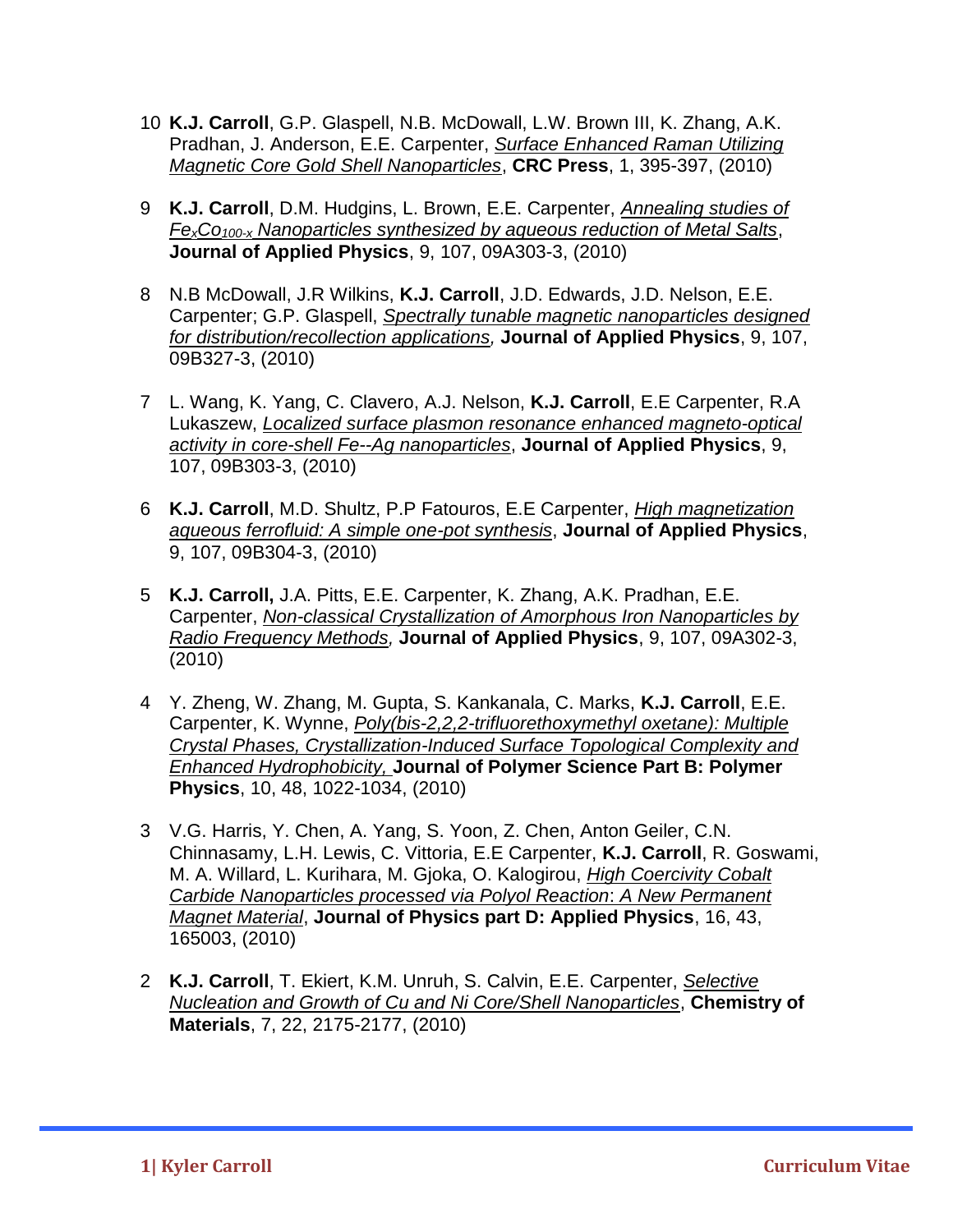1 J. Rivers**, K.J. Carroll**, R.A. Jones, E.E. Carpenter, *A copper-polyol complex: [Na2(C2H6O2)6][Cu(C2H4O2)2],* **Acta Crystallographica***, 3,* 66, m83-m85, (2010)

## *Presentations/Invited Talks*

- 1. A. Kercher, J. Ramey, **K.J. Carroll**, L. Boatner, D. Shin, R. Meisner, J. Kiggans, G. Veith, N. Dudney, *Mixed Polyanion Glasses as Lithium Ion Battery Cathode Materials*, Poster Presentation, ECS Spring Conference 2014
- 2. D.A. Arena, G.E. Sterbinsky, **K.J. Carroll**, H Yoon, Y.S. Meng, Z.H. Huba, E.E. Carpenter, *Spin and orbital Moments of Co-carbide nanoparticles for permanent magnet applications,* Oral Presentation, Bulletin of the American Physical Society, 2014
- 3. D.H. Lee, **K.J. Carroll**, S. Calvin, K. Chapman, P. Chupas, Y.S. Meng, *Understanding improved electrochemical properties in nickel fluoride conversion electrode materials by X-ray absorption spectroscopy and pair distribution function*, Oral presentation, ACS conference, 2013
- 4. M. Verde, **K.J. Carroll**, Y.S. Meng, *Identifying and Suppressing Side Reactions in Soluble Lead Flow Batteries to Achieve High Efficiency and Cyclability*, Oral Presentation, ECS Fall Conference, 2013
- 5. D. Qian, C. Fell, **K.J. Carroll**, M. Chi, J.L. Jones, Y.S. Meng, *STEM EELS study on Lithium-excess layered material Li1.2Ni0.2Mn0.6O<sup>2</sup> – A Mechanism study on the first electrochemical cycling*, Poster Presentation, Microscopy and Microanalysis, 2013
- 6. G. Sterbinsky, **K.J. Carroll**, H. Yoon, Y.S. Meng, Z. Huba, E.E. Carpenter, D.A. Arena, *Magnetic and electronic structure of high-coercivity cobalt carbide nanoparticles for permanent magnet applications*, Poster Presentation, Bulletin of the American Physical Society, 2013
- 7. H. Yoon, A. Xu, G. Sterbinsky, D.A. Arena, Z. Huba, E.E. Carpenter, Y.S. Meng, **K.J. Carroll\*** , *In-situ Mechanistic Study of Cobalt Carbide Nanoparticles by Quick-XAFS*, Poster Presentation, Bulletin of the American Physical Society, 2013
- 8. D.A. Arena, G. Sterbinsky, P.W. Stephens, **K.J. Carroll**, H. Yoon, Y.S. Meng, Z. Huba, E.E. Carpenter, *Atomic Structure of High-coercivity cobalt carbide nanoparticle ensembles,* Poster Presentation, Bulletin of the American Physical Society, 2013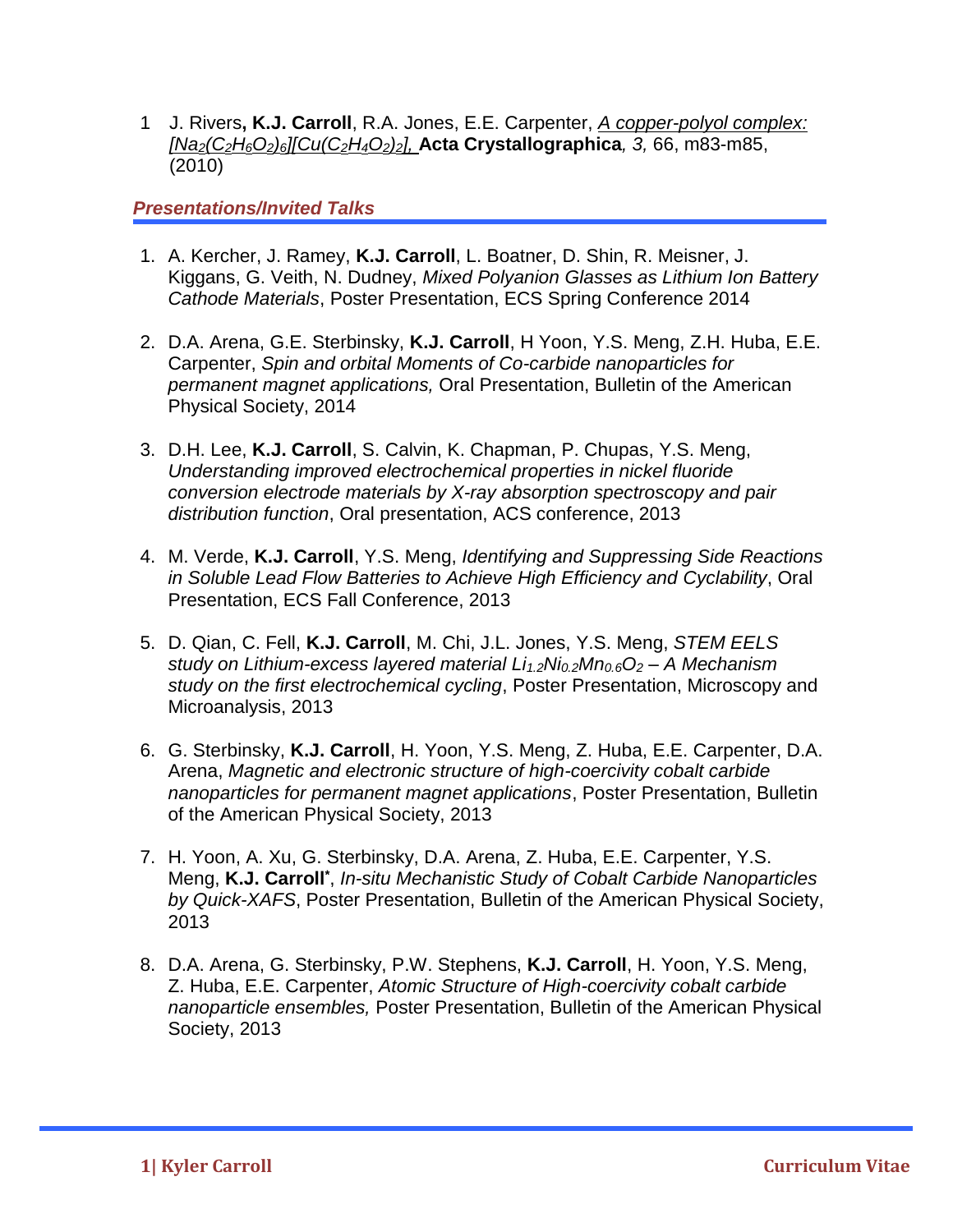- 9. **K.J. Carroll**, C. Fell, M. Chi, G. Veith, S. Calvin, N. Dudney, Y.S. Meng, *Quasi in- situ surface characterization of the high voltage Li-excess Li[LixNi1/3-2x/3Mn2/3 x/3]O<sup>2</sup> cathode materials: An investigation of the first cycle irreversible capacity loss*, Oral Presentation, ECS Spring Conference, 2012
- 10.M. Verde, **K.J. Carroll**, D. Keogh, A. Sathrum, Y.S. Meng, *Elucidating Failure Mechanisms in the Soluble Lead-Acid Flow Battery – Form*
- 11.**Invited Talk:** *Synthesis and Characterization of Nanomaterials,* Department of Chemical Engineering, Northeastern University, March, 2012
- 12.**K.J. Carroll**, C.R. Fell, T. Yang, M. Chi, Y.S. Meng, *Quasi in-situ XPS characterization of layered li-excess high voltage cathode materials, Oral Presentation Spring MRS conference, 2011*
- 13.D. Qian, B. Xu, **K.J. Carroll**, Y.S. Meng, *Performance Improvement of lithium lanthanum titanate (LLT) coated LiNiCoAlO – A combination of first-principles calculations and experimental studies,* Oral Presentation, Spring ECS conference, 2011
- 14.Y.S Meng, **K.J. Carroll,** Y. Hinuma, *Characterization of Nano-LiCoO2*, Spring MRS Conference, Oral Presentation, March 2011
- 15. D. Keogh, K.J. Carroll, Y.S. Meng, Soluble Lead-Acid Flow Battery, 2<sup>nd</sup> Annual Flow Battery Forum, Edinburgh, UK, Oral Presentation, April 2011
- 16.C.R. Fell, **K.J. Carroll**, M. Chi, Y.S. Meng, *Synthesis-structure-property relations in layered li-excess oxide electrode materials,* Oral Presentation, ECS Fall Conference, 2010
- 17.**K.J. Carroll**, E.E. Carpenter, *Core-Shell Nanoparticles: Design, Synthesis and Characterization*, Oral Presentation, Ph.D. Defense, Virginia Commonwealth University, 2010
- 18.F.R. Radawan, **K.J. Carroll,** E.E. Carpenter, *Prussian Blue Coated Nanoparticles for biomedical Applications*, 11th Joint MMM-Intermag Conference, 2010
- 19.F.R. Radawan, **K.J. Carroll,** E.E. Carpenter, *Dual-mode Nanoparticles: CdS coated Iron Oxide Nanoparticles*, Poster Presentation, 11th Joint MMM-Intermag Conference, 2010
- 20.**K.J. Carroll,** M.D. Shultz, E.E. Carpenter, *High Magnetization Aqueous Ferrofluid: A simple one-pot Synthesis*, Poster Presentation, 11th Joint MMM-Intermag Conference, 2010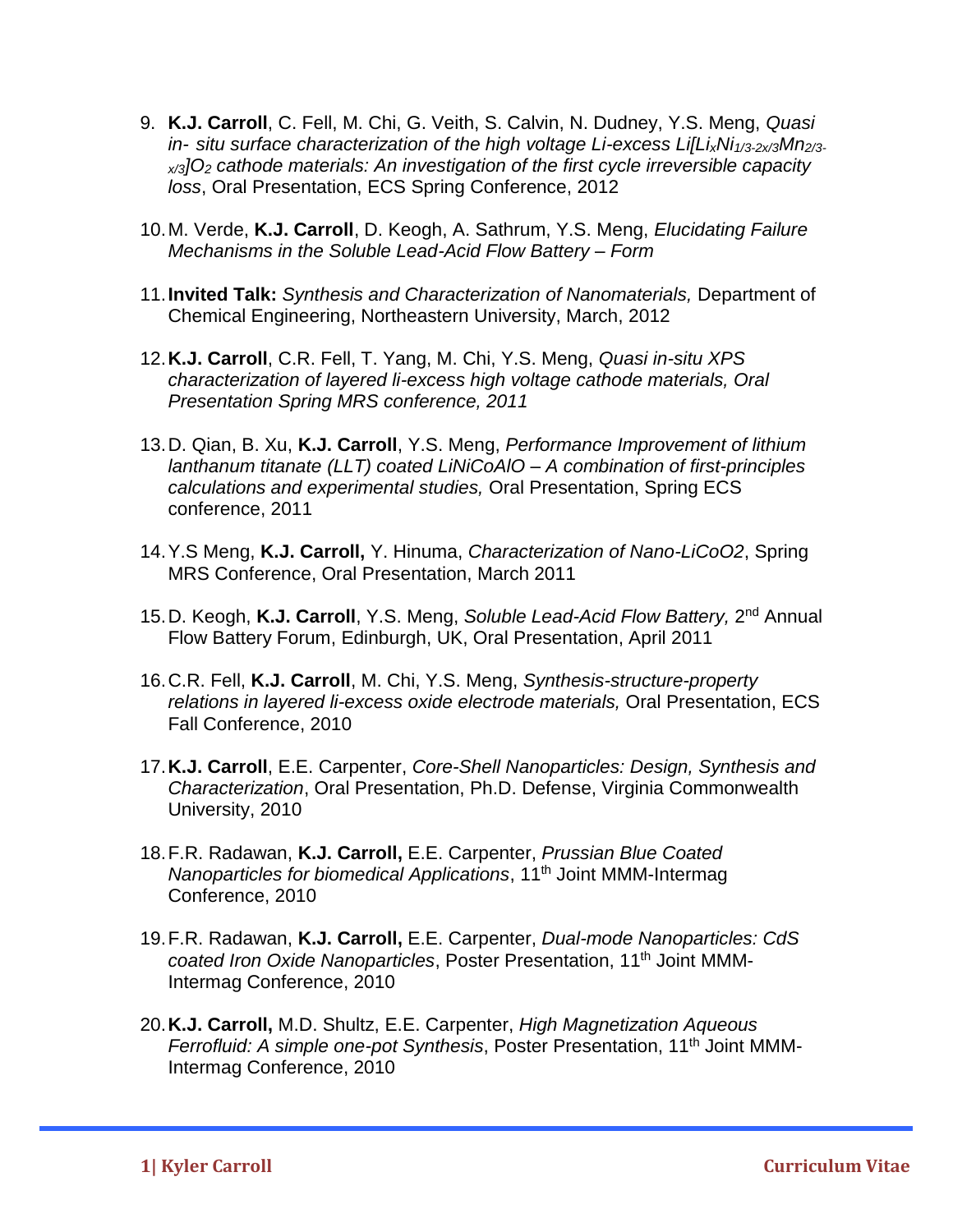- 21.**K.J. Carroll,** D.M. Hudgins, L. Brown, E.E. Carpenter, *Annealing Studies of FexCo100-x Nanoparticles synthesized by aqueous reduction of metal salts*, Poster Presentation, 11<sup>th</sup> Joint MMM-Intermag Conference, 2010
- 22.N.B. Mcdowell, J. Watkins, **K.J. Carroll**, E.E. Carpenter, G.P. Glaspell, *Magnetic Upconverters, Poster Presentation, 11<sup>th</sup> Joint MMM-Intermag* Conference, 2010
- 23.L. Wang, K. Yang, C. Clavero, A. Nelson, **K.J Carroll**, E.E. Carpenter, R.A. Lukaszew, *Localized Surface Plasmon Resonance Enhanced Magneto-optical Activity in Core-Shell Ag-Fe Nanoparticles*, 11th Joint MMM-Intermag Conference, 2010
- 24.**K.J. Carroll**, T. Ekeirt, K.M. Unruh, E.E. Carpenter, *Cu-Ni Core-shell Nanoparticles,* Poster Presentation, Oxford University, UK Solid-State Chemistry Gordon Research Conference, 2010
- 25.T. Ekeirt, **K.J. Carroll**, E.E. Carpenter, K.M. Unruh, *Structural and Magnetic Properties of as-prepared and annealed Ni/Cu Core/Shell nanoparticles,* Oral Presentation, Spring APS, 2010
- 26.M.D. Shultz, J.R Martin, S.H. Naik, **K.J. Carroll**, J. Wilkins, J.M. Laza, L.M. Leon, E.E. Carpenter, *Poly(Styrene-co-vinylubenzylchloride-co-divinylbenzene) Coated Iron Oxide Synthesis and Effects on Size and Morphology,* Poster Presentation, 53rd MMM Conference, 2008
- 27.M.D. Shultz, W. Braxton, **K.J. Carroll**, E.E. Carpenter, *One Parameter Control of the Size of Iron Oxide Nanoparticles Synthesized in Reverse Micelles,* Poster Presentation, 53rd MMM Conference, 2008
- 28.**K.J. Carroll,** T. Ekeirt, K.M. Unruh, S. Calvin, E.E. Carpenter, *Synthesis and Characterization of Cu-Ni and Ni-Cu Core-shell Nanoparticles*, Poster Presentation, Virginia Commonwealth University, 2008

### *Patents*

• Non-Rare Earth Magnetic Nanoparticles (Patent # WO2013103762A1)